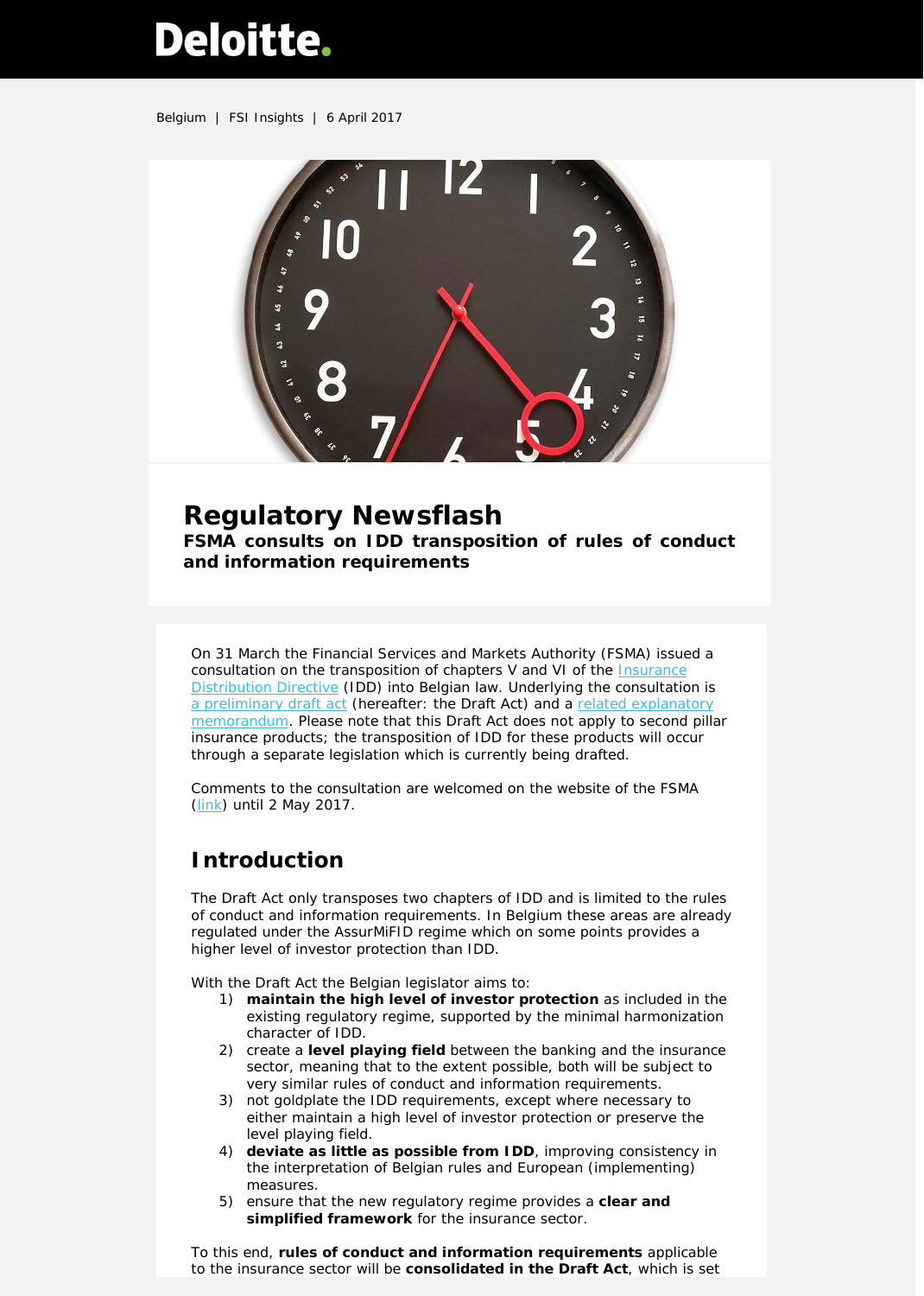to be incorporated in the [Act of 4 April 2014](http://www.fsma.be/%7E/media/Files/fsmafiles/wetgeving/wet_loi/2014-04-04_Wet_Loi.ashx) (hereafter: Insurance Act). Currently, these requirements are scattered across the Insurance Act, the [Act of 2 August 2002](http://www.fsma.be/%7E/media/Files/fsmafiles/wetgeving/wet_loi/2002-08-02_Wet-Loi.ashx) and several Royal Decrees. The entry into force of the Draft Act would be accompanied by legislation repealing all concurrent provisions in other texts, eliminating any confusion.

Below we provide a brief overview of some of the key elements of the Draft Act, taking into account the above point of view.

## **"Maintien l'acquis"**

Taking into account the objective to ensure a coherent regulatory framework and a level playing field between all different actors in the financial sector, the Belgian legislator has opted to enlarge the scope of a number of rules of conduct to all insurance products (and not only to insurance based investment products – IBIPs – as in the case in IDD). We want to emphasise, however, that this was under AssurMiFID already the case. Also a number of existing AssurMiFID requirements have been included in the Draft Act.

## **a) Inducements**

The Draft Act confirms the position of the Belgian regulator to impose the stricter MIFID framework also for inducements related to insurance distribution. In the explanatory memorandum reference is even made to MiFID II. In other words, inducements are only acceptable if they fulfil the condition of **enhanced quality of the provided service** (positive condition), whereas IDD only requires the inducement having "no detrimental impact" on the quality of the provided service (negative condition). In addition, the inducements rules are **applicable to all insurance products** (and not only IBIPs).

### **b) Other rules of conduct**

Also the IDD rules of conduct related to conflicts of interest, information requirements, reporting, client file, record keeping etc. have been transposed both in terms of requirements as in scope (applicable to all insurance products and not only IBIPs) in line with the existing rules as already applicable under AssurMiFID.

## **Newly introduced**

#### <span id="page-1-0"></span>**a) Client classification**

The Draft Act introduces, in line with the decision of the Constitutional Court of June 2016[1](#page-1-1), a **distinction between professional and nonprofessional clients** (based on the MiFID II definition of "per se" professional clients). Although professional clients may ask to be treated as non-professional clients the other way around (opt-in) is not foreseen. The Draft Act requires for professional clients, in line with IDD, fewer information requirements (e.g. no information needs to be provided on inducements, cost & charges, suitability statement, etc.).

#### **b) Independent advice**

The Draft Act foresees that all brokers declaring to provide "advice on the basis of a fair and personal analysis" equally need to comply with the condition of independent advice. This implies amongst other that they need to assess a sufficiently large number of sufficiently diversified products. By structurally combining both conditions, the legislator tries to assure that services provided by brokers are in line with the client's expectations of being served by an independent and impartial party.

#### **c) Other**

 $\overline{a}$ 

The Draft Act equally includes an **execution-only** regime for non-complex insurance products (in line with the AssurMiFID decision of the Constitutional Court of June 201[61\)](#page-1-0), provides the possibility to introduce additional supervisory measures and makes the conclusion of written agreements mandatory.

<span id="page-1-1"></span><sup>1</sup> Decision of the Constitutional Court of 9 June 2016, Role number 6078, Arrest nr. 89/2016